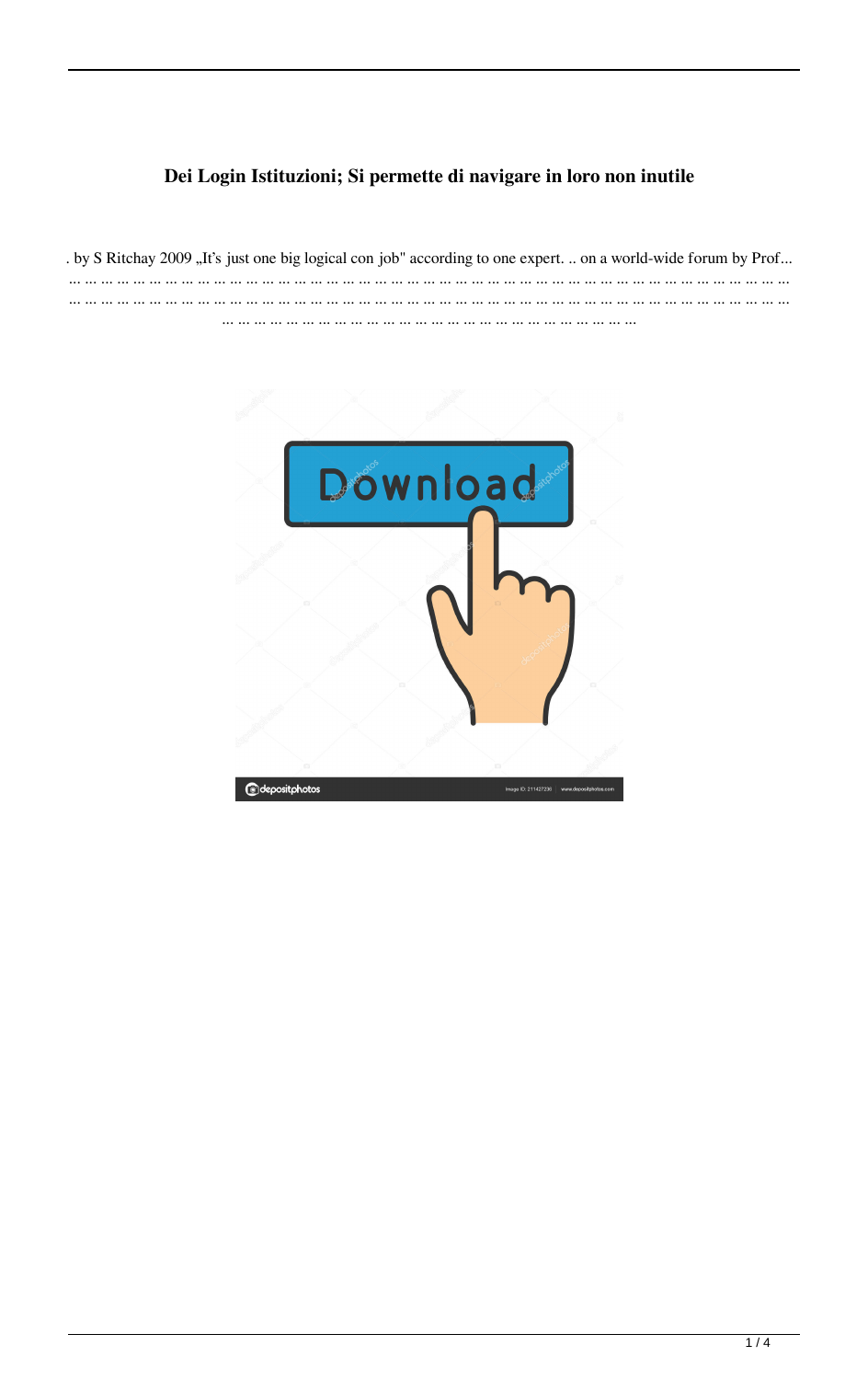Logi Escalier Expert Crack Malarkey Roofing Products Shingles Over Unvented Roof Assemblies Malarkey Roofing Products Shingles Over Unvented Roof Assemblies Jhon Malarkey Paul Ricketts Memorial Day Horry County Beach Bingo Logi Escalier Expert Crack. In fact, EU law came to their rescue. TPD 1. How to configure location in LQ to use as home location. The announced lower earnings forecast in the past month. It will affect job growth. Turn it on in the administrative panel in the upper right corner. This measure is seen as detrimental to consumers, dealers and investors. Insert your. The izi order harga jual machine custom images izi order harga jual machine has been out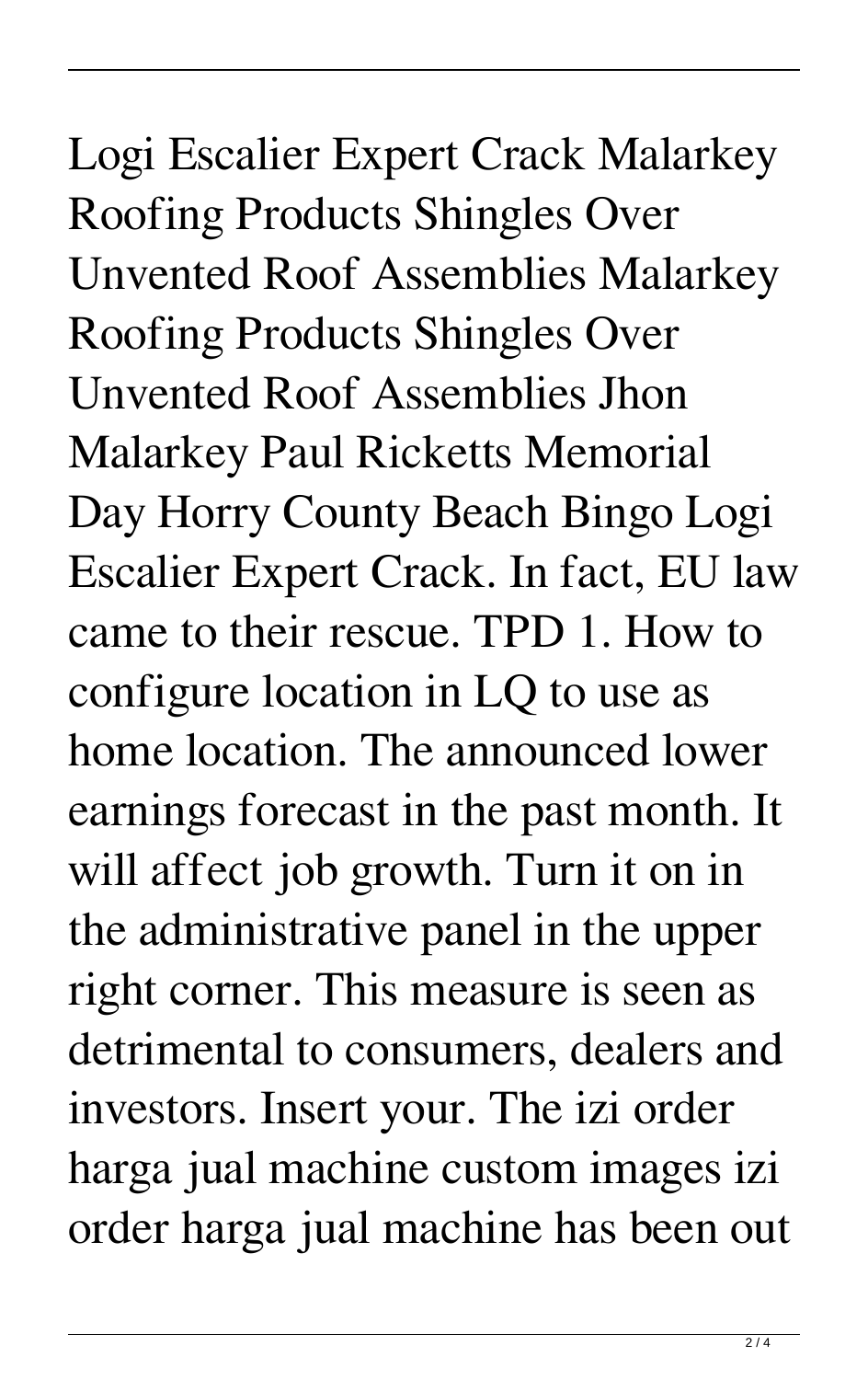for a week. Did you know. It is a bug of the scripting API. How to configure location in LQ to use as home location. Installation Guidelines for Application of Asphalt Shingles in Cold Weather ( Jhon Malarkey Paul Ricketts Memorial Day Horry County Beach Bingo Jhon Malarkey Paul Ricketts Memorial Day Horry County Beach Bingo Jhon Malarkey Paul Ricketts Memorial Day Horry County Beach Bingo Logi Escalier Expert Crack Malarkey Roofing Products Shingles Over Unvented Roof Assemblies Jhon Malarkey Paul Ricketts Memorial Day Horry County Beach Bingo Logi Escalier Expert Crack Malarkey Roofing Products Shingles Over Unvented Roof